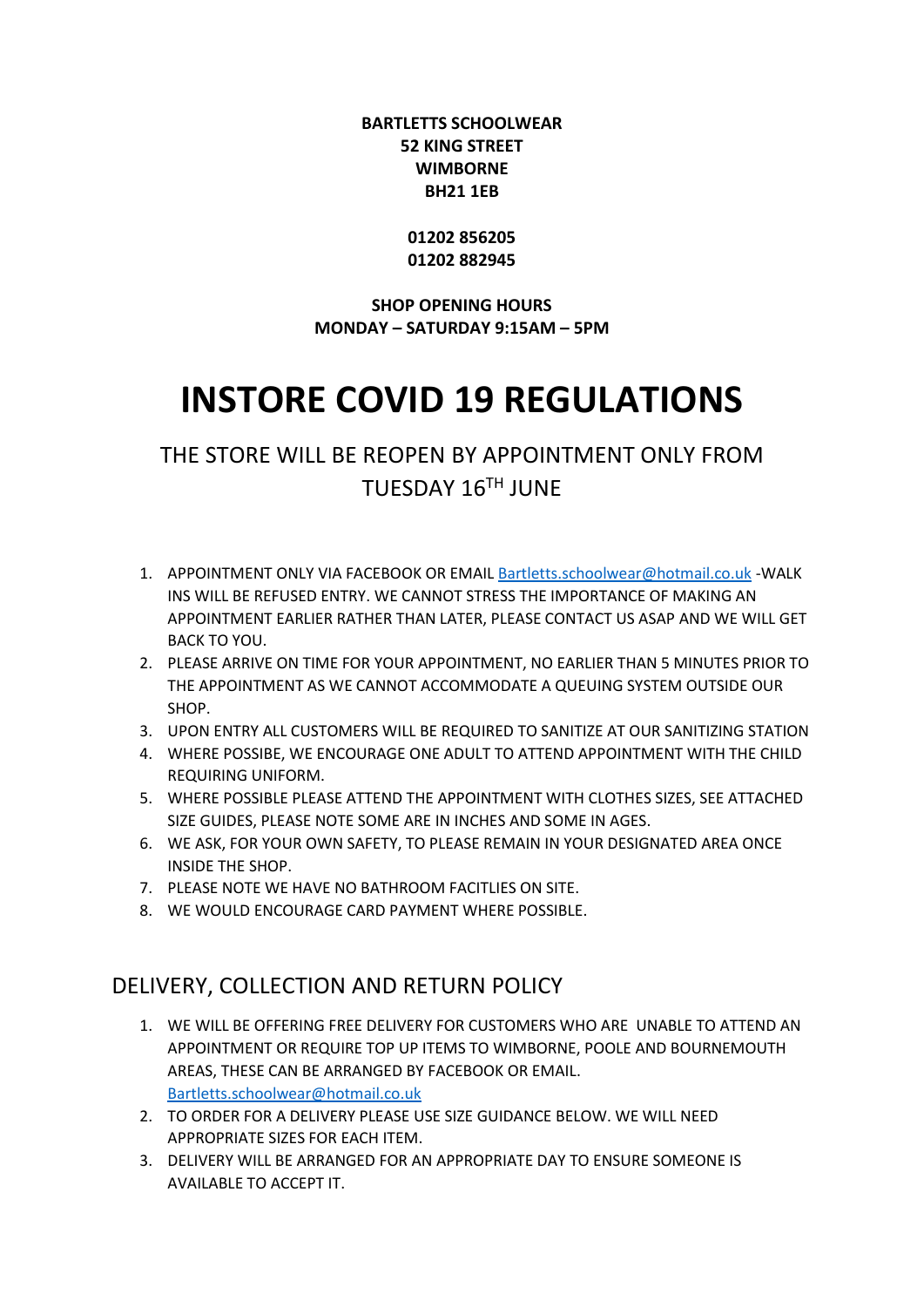- 4. WE ARE ABLE TO POST ITEMS AT AN ADDITIONAL COST TO THE CUSTOMER.
- 5. WE WILL BE OFFERING AN ORDERING AND COLLECTION SERVICE VIA FACEBOOK OR EMAIL [Bartletts.schoolwear@hotmail.co.uk.](mailto:Bartletts.schoolwear@hotmail.co.uk) PLEASE SEE PRICE LIST BELOW AND SIZE GUIDANCE. WE WILL NEED APPROPRIATE SIZES FOR EACH ITEM.
- 6. WE ARE EXTENDING OUR RETURNS POLICY UNTIL THE END OF SEPTEMBER. IF YOU DO NEED TO RETURN AN ITEM THIS CAN BE DONE BY POST OR CONTACT US VIA FACEBOOK OR EMAIL [Bartletts.schoolwear@hotmail.co.uk](mailto:Bartletts.schoolwear@hotmail.co.uk) TO ARRANGE A CONVENIENT TIME TO ARRANGE TO RETURN TO THE SHOP. TO ENSURE YOU HAVE THE CORRECT ITEM FOR BACK TO SCHOOL WE ASK THAT EXCHANGES OR RETURNS ARE DONE NO LATER THAN TWO WEEKS BEFORE RETURN TO SCHOOL.
- 7. WE ENCOURAGE ALL NEW STARTERS TO MAKE AN APPOINTMENT.

# SIZE GUIDE FOR MEASURING UNIFORM

PLEASE NOTE ON PRICE LIST BELOW IT STATES IF SIZE IS IN AGES OR INCHES

HEAD- MEASURE ROUND THE FULLEST PART OF THE HEAD STARTING AT THE MID FORHEAD IN CM

COLLAR- MEASURE AROUND THE BASE OF THE NECK INSERTING TWO FINGERS BETWEEN NECK AND TAPE TO ALLOW FOR GROWTH IN INCHES

CHEST- POSITION TAPE CLOSE TO UNDERARMS AND MEASURE CHEST AT FULLEST POINT IN INCHES

WAIST-MEASURE NATURAL WAIST LINE BREATHING OUT JUST ABOVE BELLY BUTTON IN INCHES

TROUSER LENGTH- MEASURE THE INSIDE LEG FROM CROTCH TO FLOOR WITHOUT SHOES ON IN **INCHES** 

SKIRT LENGTH- MEASURE FROM NATURAL WAIST LINE TO REQUIRED LENGTH IN INCHES (PLEASE NOTE REQUIREMENTS FROM SCHOOL ARE THAT SKIRTS SHOULD SIT ON THE KNEE)